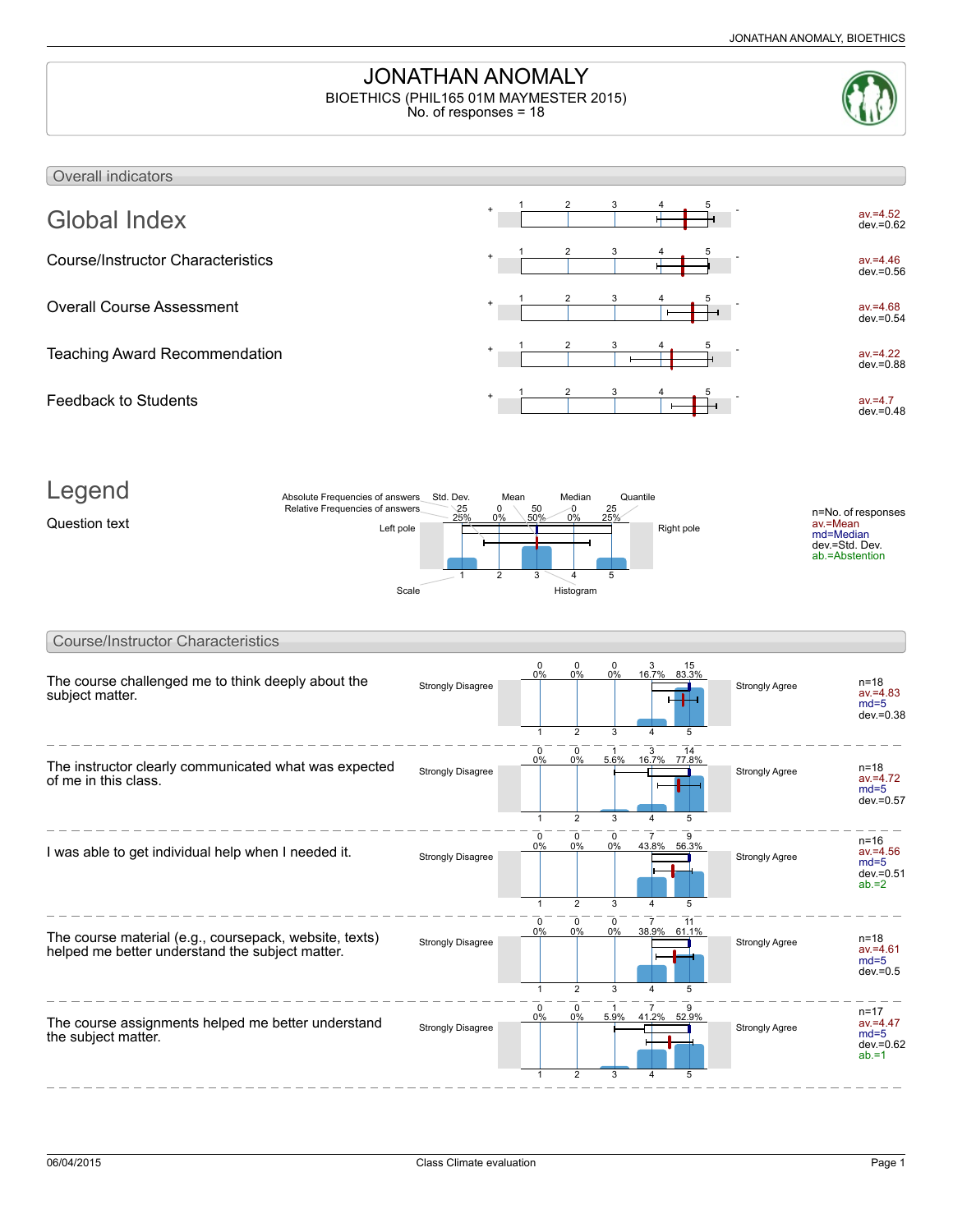| The instructor evaluated my work fairly.                                                 | <b>Strongly Disagree</b> | $\mathbf 0$<br>0%<br>$\mathbf{1}$ | 0<br>0%<br>$\overline{2}$              | 5.6%<br>3                 | 4 13<br>22.2% 72.2%<br>4           | 5                | <b>Strongly Agree</b> | $n = 18$<br>$av = 4.67$<br>$md=5$<br>dev.=0.59    |
|------------------------------------------------------------------------------------------|--------------------------|-----------------------------------|----------------------------------------|---------------------------|------------------------------------|------------------|-----------------------|---------------------------------------------------|
| The instructor showed concern about whether students<br>learned the material.            | <b>Strongly Disagree</b> | 0<br>0%                           | 0<br>0%<br>$\overline{2}$              | 2<br>11.1%<br>3           | 8<br>44.4% 44.4%<br>4              | 5                | <b>Strongly Agree</b> | $n = 18$<br>$av = 4.33$<br>$md=4$<br>dev.=0.69    |
| The instructor expressed ideas clearly.                                                  | <b>Strongly Disagree</b> | $\mathbf 0$<br>0%                 | $\mathbf 0$<br>0%<br>$\overline{2}$    | 0<br>0%<br>3              | $\overline{7}$<br>38.9% 61.1%<br>4 | 11<br>5          | <b>Strongly Agree</b> | n=18<br>$av = 4.61$<br>$md=5$<br>$dev = 0.5$      |
| The instructor showed enthusiasm for the subject<br>matter.                              | <b>Strongly Disagree</b> | $\mathbf 0$<br>0%<br>$\mathbf{1}$ | $\mathbf 0$<br>0%<br>$\overline{2}$    | $\mathbf 0$<br>0%<br>3    | $\overline{2}$<br>11.1% 88.9%<br>4 | 16<br>5          | <b>Strongly Agree</b> | $n = 18$<br>$av = 4.89$<br>$md=5$<br>dev.=0.32    |
| The instructor showed enthusiasm for teaching the<br>class.                              | <b>Strongly Disagree</b> | $\mathbf 0$<br>0%<br>$\mathbf{1}$ | 0<br>0%<br>2                           | 0<br>0%<br>3              | 2 16<br>11.1% 88.9%                | 5                | <b>Strongly Agree</b> | $n = 18$<br>$av = 4.89$<br>$md=5$<br>$dev = 0.32$ |
| The instructor treated all students with respect.                                        | <b>Strongly Disagree</b> | $\mathbf 0$<br>0%<br>$\mathbf{1}$ | $\mathbf 0$<br>0%<br>$\overline{2}$    | $\mathbf{1}$<br>5.6%<br>3 | 5<br>27.8%<br>4                    | 12<br>66.7%<br>5 | <b>Strongly Agree</b> | n=18<br>$av = 4.61$<br>$md=5$<br>dev.=0.61        |
| The instructional techniques engaged me with the<br>subject matter.                      | <b>Strongly Disagree</b> | $\mathbf 0$<br>0%<br>$\mathbf{1}$ | $\mathbf 0$<br>0%<br>$\overline{2}$    | 5.6%<br>3                 | 38.9% 55.6%<br>4                   | 10<br>5          | <b>Strongly Agree</b> | $n = 18$<br>$av = 4.5$<br>$md=5$<br>$dev = 0.62$  |
| The instructor provided me with helpful feedback on my<br>performace.                    | <b>Strongly Disagree</b> | $\Omega$<br>0%<br>1               | 0<br>0%<br>$\overline{2}$              | 5.6%<br>3                 | 6<br>33.3% 61.1%                   | 11<br>5          | <b>Strongly Agree</b> | $n = 18$<br>$av = 4.56$<br>$md=5$<br>$dev = 0.62$ |
| This course was very exciting to me intellectually.                                      | <b>Strongly Disagree</b> | 0<br>1                            | 0<br>0 <sup>0</sup><br>$\overline{2}$  | $\mathbf{1}$<br>500<br>3  | 3<br>4                             | 14<br>77.8%<br>5 | <b>Strongly Agree</b> | n=18<br>$av = 4.72$<br>$md=5$<br>$dev = 0.57$     |
| Rate the grading standards of this course compared with<br>others you have taken at UNC. | Very Easy                | 0<br>0%<br>$\mathbf{1}$           | 5.6%<br>$\overline{2}$                 | 11<br>3                   | 5<br>61.1% 27.8%<br>4              | 5.6%<br>5        | Most Rigorous         | $n = 18$<br>$av = 3.33$<br>$md=3$<br>dev.=0.69    |
| Rate the workload required in this course compared with<br>others you have taken at UNC. | Very Easy                | 0<br>0%<br>$\mathbf{1}$           | 22.2%<br>$\overline{2}$                | 50%<br>3                  | 22.2%<br>$\overline{4}$            | 5.6%<br>5        | Most Rigorous         | $n = 18$<br>$av = 3.11$<br>$md=3$<br>$dev = 0.83$ |
| <b>Overall Course Assessment</b>                                                         |                          |                                   |                                        |                           |                                    |                  |                       |                                                   |
| Overall, this course was excellent.                                                      | <b>Strongly Disagree</b> | $\pmb{0}$<br>0%                   | $\begin{matrix} 0 \\ 0\% \end{matrix}$ | $\frac{2}{11.1\%}$        | $\frac{5}{27.8\%}$                 | 11<br>61.1%<br>5 | <b>Strongly Agree</b> | $n = 18$<br>$av = 4.5$<br>$md=5$<br>$dev = 0.71$  |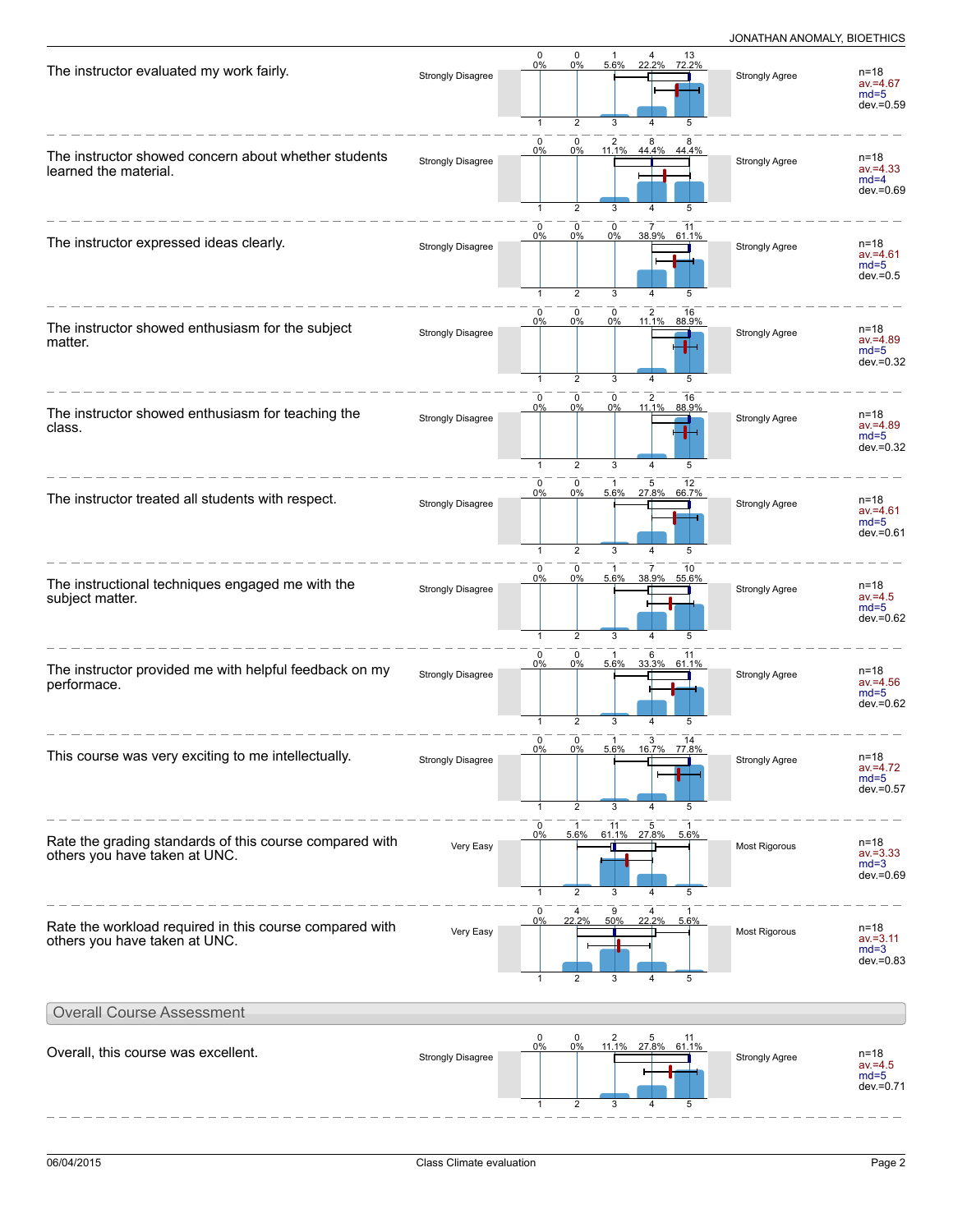| $\pmb{0}$<br>5<br>$\mathbf 0$<br>$\mathbf 0$<br>12<br>29.4% 70.6%<br>0%<br>$0\%$<br>0%<br>Overall, I learned a great deal from this course.<br>$n = 17$<br><b>Strongly Disagree</b><br><b>Strongly Agree</b><br>$av = 4.71$<br>$md=5$<br>$dev = 0.47$<br>$\overline{2}$<br>$\mathbf{1}$<br>3<br>5<br>4<br>$\mathbf 0$<br>0<br>$\mathbf{1}$<br>16<br>-1<br>0%<br>$0\%$<br>5.6%<br>5.6%<br>88.9%<br>The instructor held class meetings consistent with the<br>$n = 18$<br>Strongly Disagree<br>Strongly Agree<br>official schedule published for this course.<br>$av = 4.83$<br>$md=5$<br>$dev = 0.51$<br>$\overline{2}$<br>3<br>4<br>5<br>Please estimate the average number of hours per week that you spent outside of class on work related to this course.<br>$n = 18$<br>0%<br>0<br>$1 - 3$<br>$0\%$<br>$4 - 6$<br>27.8%<br>22.2%<br>$7-9$<br>$10 - 12$<br>33.3%<br>16.7%<br>more than 12<br>About how many times this semester have you met with the instructor outside of class?<br>$n = 17$<br>52.9%<br>$\Omega$<br>$1 - 3$<br>41.2%<br>$4-6$<br>5.9%<br>$7 - 9$<br>0%<br>$10 - 12$<br>0%<br>more than 12<br>0% | Overall, this instructor was an effective teacher. | <b>Strongly Disagree</b> | $\mathbf 0$<br>$0\%$<br>$\mathbf{1}$ | $\begin{array}{c} 0 \\ 0\% \end{array}$<br>$\overline{2}$ | $\mathbf 0$<br>$0\%$<br>3 | 6 12<br>33.3% 66.7%<br>4<br>5 | Strongly Agree | $n = 18$<br>$av = 4.67$<br>$md=5$<br>dev.=0.49 |
|------------------------------------------------------------------------------------------------------------------------------------------------------------------------------------------------------------------------------------------------------------------------------------------------------------------------------------------------------------------------------------------------------------------------------------------------------------------------------------------------------------------------------------------------------------------------------------------------------------------------------------------------------------------------------------------------------------------------------------------------------------------------------------------------------------------------------------------------------------------------------------------------------------------------------------------------------------------------------------------------------------------------------------------------------------------------------------------------------------------------|----------------------------------------------------|--------------------------|--------------------------------------|-----------------------------------------------------------|---------------------------|-------------------------------|----------------|------------------------------------------------|
|                                                                                                                                                                                                                                                                                                                                                                                                                                                                                                                                                                                                                                                                                                                                                                                                                                                                                                                                                                                                                                                                                                                        |                                                    |                          |                                      |                                                           |                           |                               |                |                                                |
|                                                                                                                                                                                                                                                                                                                                                                                                                                                                                                                                                                                                                                                                                                                                                                                                                                                                                                                                                                                                                                                                                                                        |                                                    |                          |                                      |                                                           |                           |                               |                |                                                |
|                                                                                                                                                                                                                                                                                                                                                                                                                                                                                                                                                                                                                                                                                                                                                                                                                                                                                                                                                                                                                                                                                                                        |                                                    |                          |                                      |                                                           |                           |                               |                |                                                |
|                                                                                                                                                                                                                                                                                                                                                                                                                                                                                                                                                                                                                                                                                                                                                                                                                                                                                                                                                                                                                                                                                                                        |                                                    |                          |                                      |                                                           |                           |                               |                |                                                |
|                                                                                                                                                                                                                                                                                                                                                                                                                                                                                                                                                                                                                                                                                                                                                                                                                                                                                                                                                                                                                                                                                                                        |                                                    |                          |                                      |                                                           |                           |                               |                |                                                |
|                                                                                                                                                                                                                                                                                                                                                                                                                                                                                                                                                                                                                                                                                                                                                                                                                                                                                                                                                                                                                                                                                                                        |                                                    |                          |                                      |                                                           |                           |                               |                |                                                |
|                                                                                                                                                                                                                                                                                                                                                                                                                                                                                                                                                                                                                                                                                                                                                                                                                                                                                                                                                                                                                                                                                                                        |                                                    |                          |                                      |                                                           |                           |                               |                |                                                |
|                                                                                                                                                                                                                                                                                                                                                                                                                                                                                                                                                                                                                                                                                                                                                                                                                                                                                                                                                                                                                                                                                                                        |                                                    |                          |                                      |                                                           |                           |                               |                |                                                |
|                                                                                                                                                                                                                                                                                                                                                                                                                                                                                                                                                                                                                                                                                                                                                                                                                                                                                                                                                                                                                                                                                                                        |                                                    |                          |                                      |                                                           |                           |                               |                |                                                |
|                                                                                                                                                                                                                                                                                                                                                                                                                                                                                                                                                                                                                                                                                                                                                                                                                                                                                                                                                                                                                                                                                                                        |                                                    |                          |                                      |                                                           |                           |                               |                |                                                |
|                                                                                                                                                                                                                                                                                                                                                                                                                                                                                                                                                                                                                                                                                                                                                                                                                                                                                                                                                                                                                                                                                                                        |                                                    |                          |                                      |                                                           |                           |                               |                |                                                |
|                                                                                                                                                                                                                                                                                                                                                                                                                                                                                                                                                                                                                                                                                                                                                                                                                                                                                                                                                                                                                                                                                                                        |                                                    |                          |                                      |                                                           |                           |                               |                |                                                |
|                                                                                                                                                                                                                                                                                                                                                                                                                                                                                                                                                                                                                                                                                                                                                                                                                                                                                                                                                                                                                                                                                                                        |                                                    |                          |                                      |                                                           |                           |                               |                |                                                |
|                                                                                                                                                                                                                                                                                                                                                                                                                                                                                                                                                                                                                                                                                                                                                                                                                                                                                                                                                                                                                                                                                                                        |                                                    |                          |                                      |                                                           |                           |                               |                |                                                |
|                                                                                                                                                                                                                                                                                                                                                                                                                                                                                                                                                                                                                                                                                                                                                                                                                                                                                                                                                                                                                                                                                                                        |                                                    |                          |                                      |                                                           |                           |                               |                |                                                |
|                                                                                                                                                                                                                                                                                                                                                                                                                                                                                                                                                                                                                                                                                                                                                                                                                                                                                                                                                                                                                                                                                                                        |                                                    |                          |                                      |                                                           |                           |                               |                |                                                |

Comments on overall assessment of this course.

- -well organized, intellectually stimulating, and an overall very interesting course
- Amazing and nothing less.
- I did not just rush through this course evaluation by clicking all of the most positive indicators. Dr. Anomaly deserves them all. This was an awesome class.
- Overall, this class was great. I enjoyed it very much and learned heaps of interesting things. П
- **Professor Anomaly's knowledge and expertise is clear in his lectures. However, the grading was a little strict.**
- Really good course, liked Anomaly a lot. Looking forward to taking more classes with him through the PPE minor in the future.
- $\blacksquare$  This class was very informative, the topics that were selected apply to everyday life.
- This was a great course! I had never taken a small completely seminar-like course before, although I guess this is the standard of Maymester courses, but this class was certainly conducive to provocative discussion. I understood the material significantly and the way it was taught was very interesting and not at all boring or lackluster. The readings were all relevant to the success and learning outcomes of the class, and they weren't too much to manage or handle. I would definitely recommend this course to anyone who might ask what to take for a PH credit class or any interesting class for that matter.
- This was an amazing course that challenged me to think in ways that I do not normally do so. The instructor facilitated discussion extremely effectively in a way that paced the class brilliantly.This was one of the best courses I ever had in my history of education as it nurtured my critical thinking abilities and ways of approaching thought.
- This was an effective Maymester course. By effective I mean that it taught some key ideas of bioethics in a short period of time with a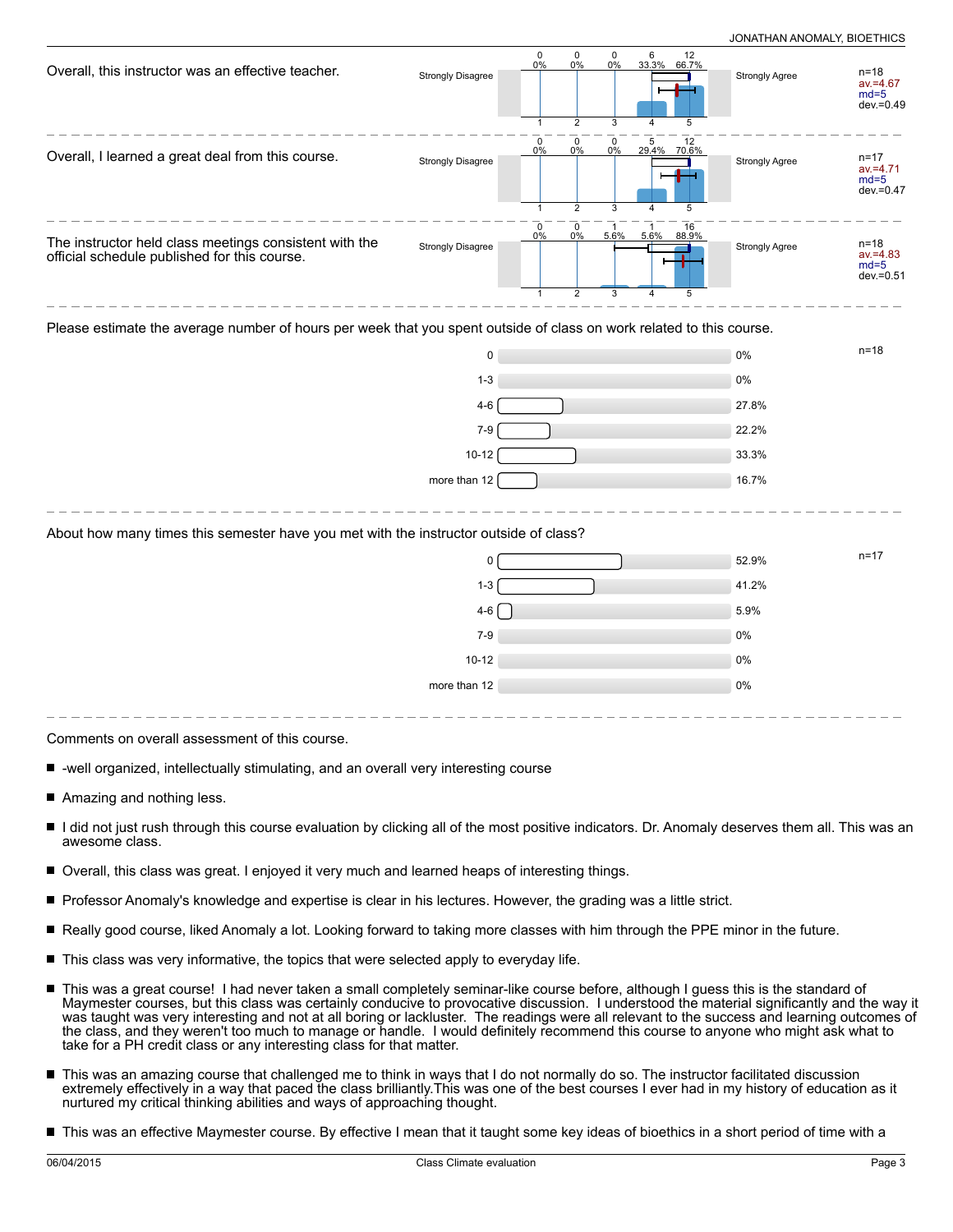workload that was doable. Instead of the usual "let me fit in as much info as possible" style of teaching, it was more of a "let me focus on the key ideas" style. I learned a lot this way. Instead of focusing on study strategies to remember everything for the exam, I actually just focused on the information and thought critically about it.

- $\blacksquare$ Very intellectually stimulating. I have learned a great deal about how philosophy is structured. I enjoyed the different topics we discussed, all of which were controversial. There were times when Dr. Anomaly talked too fast for me to write sufficient notes but thankfully I have a recorder to fall back on as needed. This was my first philosophy class and maymester experience. I highly enjoyed my time.
- Very interesting topics
- Very thought-provoking

■ wqf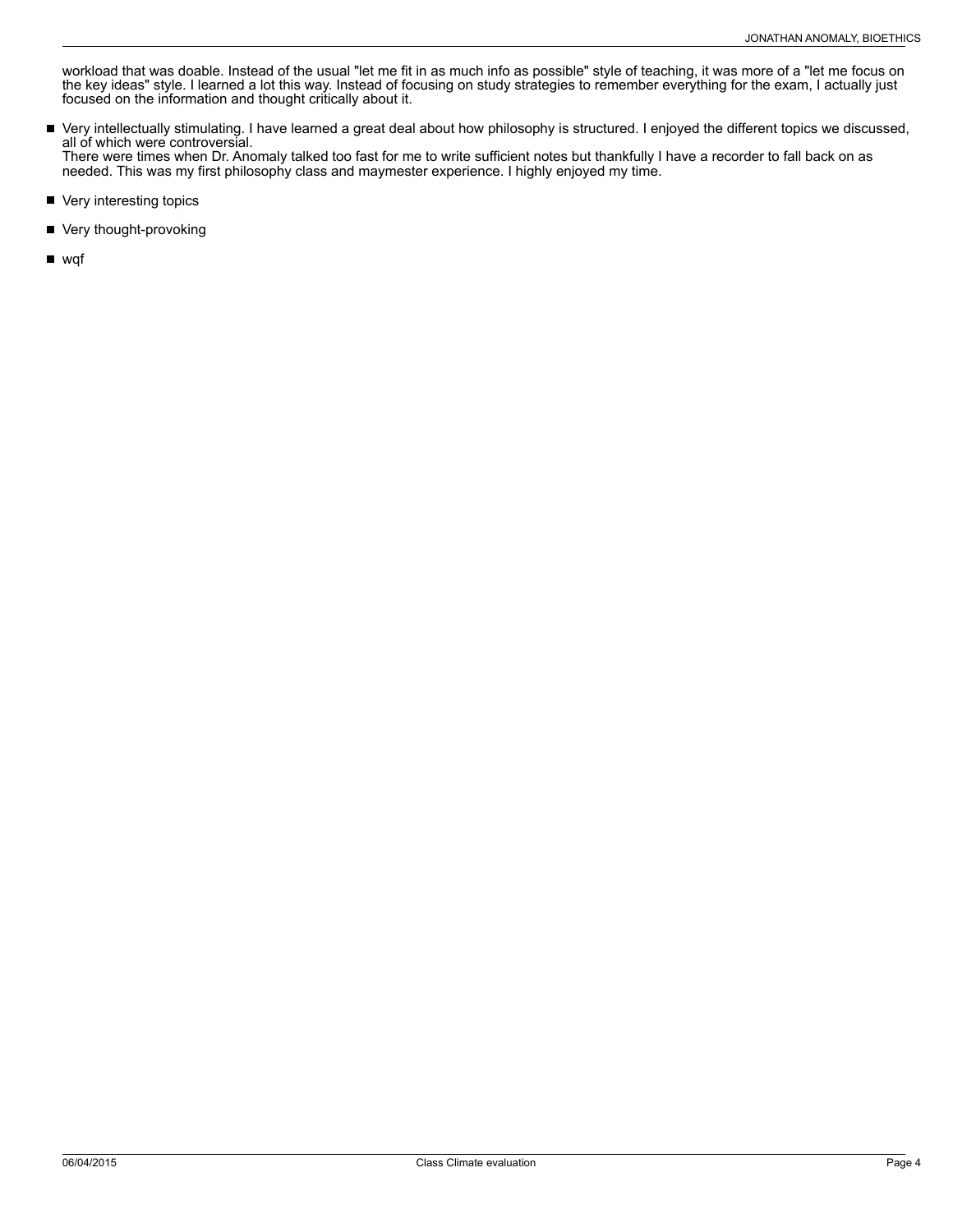

### Other Information

What grade do you think you will get in this course?

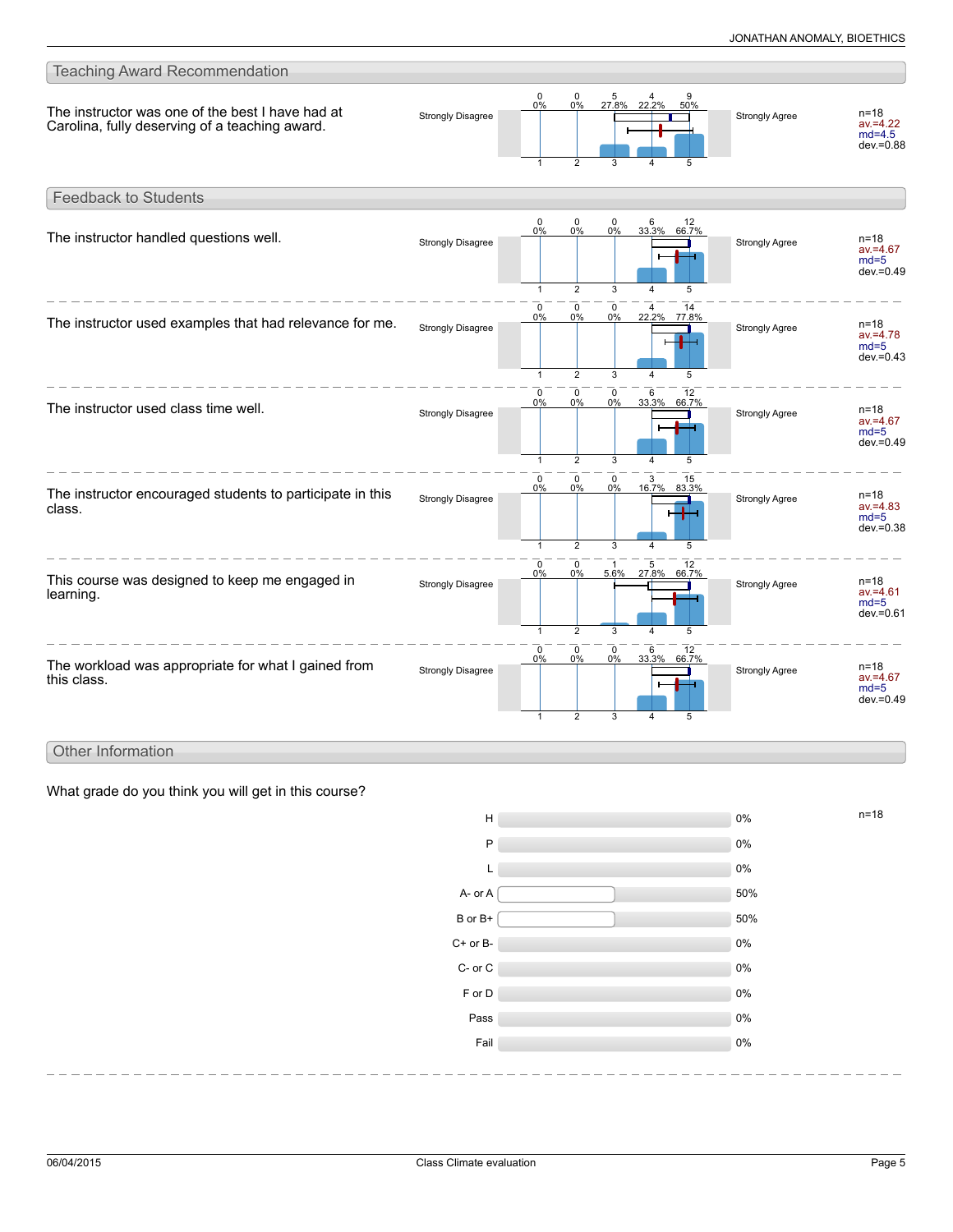## Is this a required course for you?

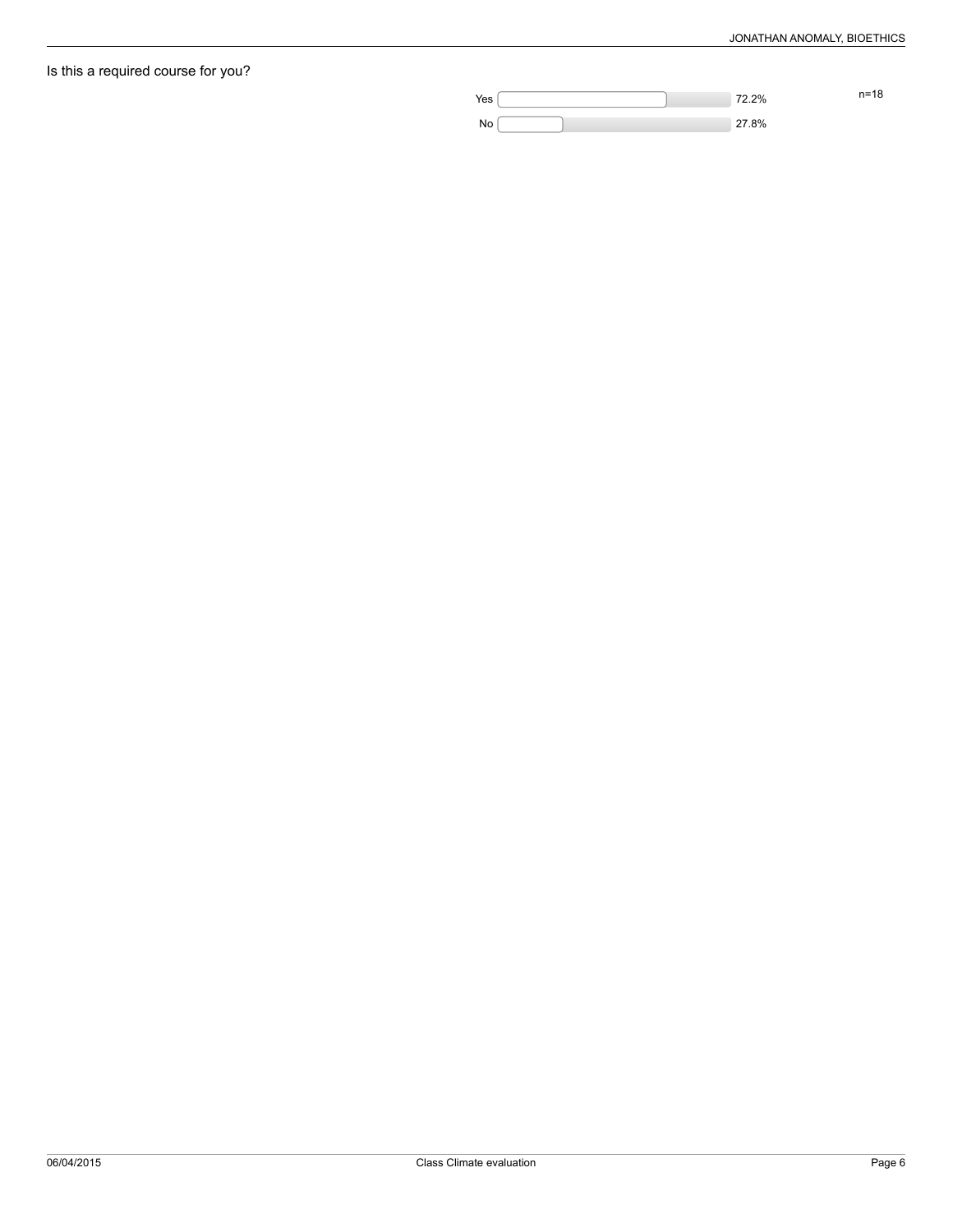# Profile

Name of the course: (Name of the survey)

Subunit: College of Arts and Sciences Name of the trainer: JONATHAN ANOMALY **BIOETHICS** 

Values used in the profile line: Mean

### Course/Instructor Characteristics

| The course challenged me to think deeply about the<br>subject matter.                                        | Strongly<br><b>Disagree</b> |  |  | <b>Strongly Agree</b> | $n=18$   | av.=4.83 md=5.00 dev.=0.38    |
|--------------------------------------------------------------------------------------------------------------|-----------------------------|--|--|-----------------------|----------|-------------------------------|
| The instructor clearly communicated what was<br>expected of me in this class.                                | Strongly<br>Disagree        |  |  | <b>Strongly Agree</b> | $n = 18$ | av.=4.72 md=5.00 dev.=0.57    |
| I was able to get individual help when I needed it.                                                          | Strongly<br><b>Disagree</b> |  |  | <b>Strongly Agree</b> | $n = 16$ | av.=4.56 md=5.00 dev.=0.51    |
| The course material (e.g., coursepack, website,<br>texts) helped me better understand the subject<br>matter. | Strongly<br>Disagree        |  |  | <b>Strongly Agree</b> | $n = 18$ | av.=4.61 md=5.00 dev.=0.50    |
| The course assignments helped me better<br>understand the subject matter.                                    | Strongly<br><b>Disagree</b> |  |  | <b>Strongly Agree</b> | $n = 17$ | av.=4.47 md=5.00 dev.=0.62    |
| The instructor evaluated my work fairly.                                                                     | Strongly<br>Disagree        |  |  | <b>Strongly Agree</b> | $n = 18$ | av.=4.67 md=5.00 dev.=0.59    |
| The instructor showed concern about whether<br>students learned the material.                                | Strongly<br>Disagree        |  |  | <b>Strongly Agree</b> | $n=18$   | av.=4.33 md=4.00 dev.=0.69    |
| The instructor expressed ideas clearly.                                                                      | Strongly<br>Disagree        |  |  | <b>Strongly Agree</b> | $n = 18$ | av.=4.61 md=5.00 dev.=0.50    |
| The instructor showed enthusiasm for the subject<br>matter.                                                  | Strongly<br><b>Disagree</b> |  |  | <b>Strongly Agree</b> | $n=18$   | av.=4.89 md=5.00 dev.=0.32    |
| The instructor showed enthusiasm for teaching the<br>class.                                                  | Strongly<br>Disagree        |  |  | <b>Strongly Agree</b> | $n = 18$ | av.=4.89 md=5.00 dev.=0.32    |
| The instructor treated all students with respect.                                                            | Strongly<br><b>Disagree</b> |  |  | <b>Strongly Agree</b> | $n = 18$ | $av = 4.61$ md=5.00 dev =0.61 |
| The instructional techniques engaged me with the<br>subject matter.                                          | Strongly<br>Disagree        |  |  | <b>Strongly Agree</b> | $n = 18$ | av.=4.50 md=5.00 dev.=0.62    |
| The instructor provided me with helpful feedback on<br>my performace.                                        | Strongly<br>Disagree        |  |  | <b>Strongly Agree</b> | $n = 18$ | av.=4.56 md=5.00 dev.=0.62    |
| This course was very exciting to me intellectually.                                                          | Strongly<br>Disagree        |  |  | <b>Strongly Agree</b> | $n = 18$ | av.=4.72 md=5.00 dev.=0.57    |
| Rate the grading standards of this course compared<br>with others you have taken at UNC.                     | Very Easy                   |  |  | <b>Most Rigorous</b>  | $n = 18$ | av.=3.33 md=3.00 dev.=0.69    |
| Rate the workload required in this course compared<br>with others you have taken at UNC.                     | Very Easy                   |  |  | <b>Most Rigorous</b>  | $n = 18$ | av.=3.11 md=3.00 dev.=0.83    |

### Overall Course Assessment

| 06/04/2015                                                                                             |                      | Class Climate evaluation |  |                       |          | Page 7                           |
|--------------------------------------------------------------------------------------------------------|----------------------|--------------------------|--|-----------------------|----------|----------------------------------|
| The instructor held class meetings consistent with<br>the official schedule published for this course. | Strongly<br>Disagree |                          |  | <b>Strongly Agree</b> | $n = 18$ | $av = 4.83$ md=5.00 dev.=0.51    |
| Overall, I learned a great deal from this course.                                                      | Strongly<br>Disagree |                          |  | <b>Strongly Agree</b> | $n=1$    | $av = 4.71$ md=5.00 dev $= 0.47$ |
| Overall, this instructor was an effective teacher.                                                     | Strongly<br>Disagree |                          |  | <b>Strongly Agree</b> | $n = 18$ | $av = 4.67$ md=5.00 dev $= 0.49$ |
| Overall, this course was excellent.                                                                    | Strongly<br>Disagree |                          |  | <b>Strongly Agree</b> | $n = 18$ | $av = 4.50$ md=5.00 dev =0.71    |